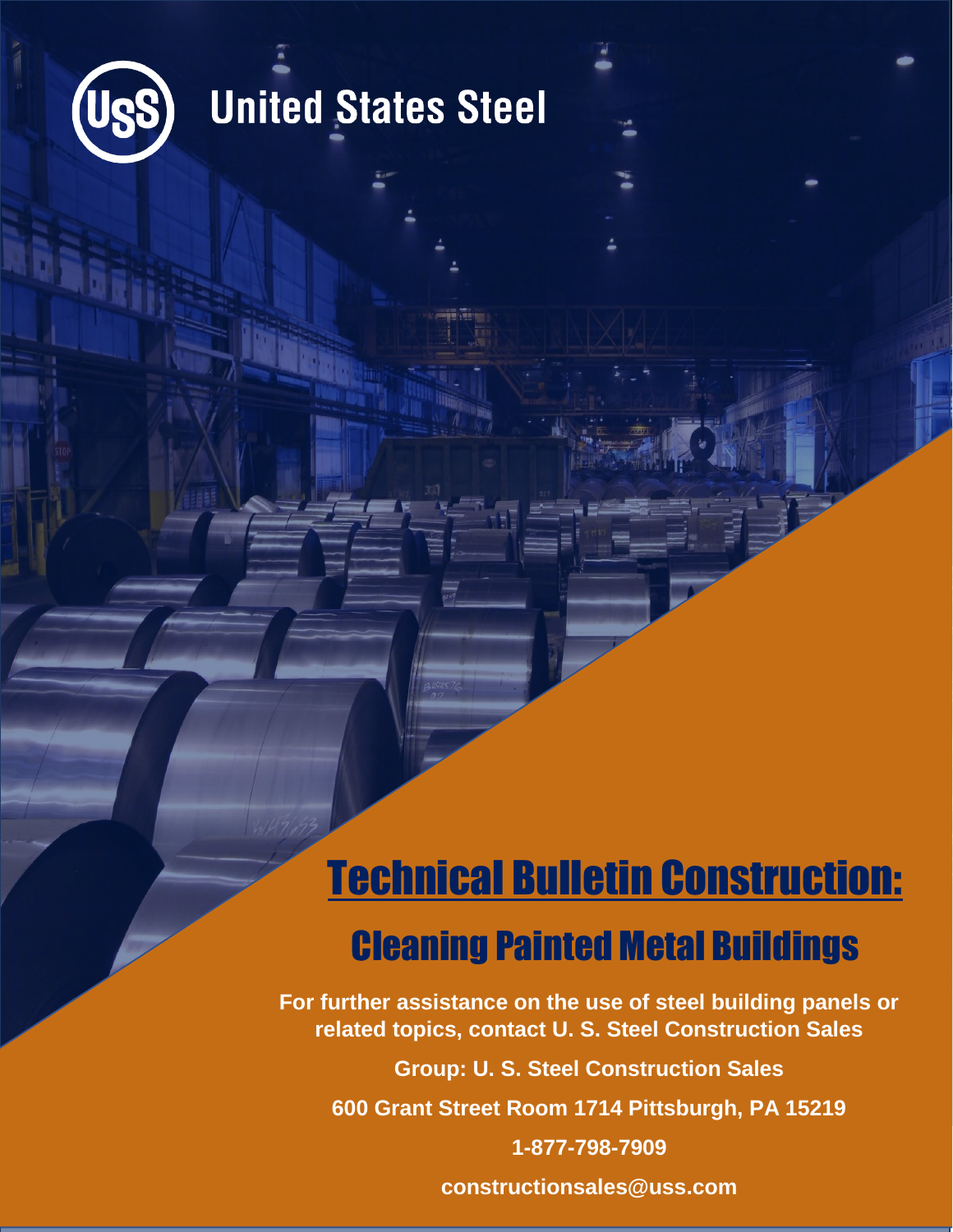The material in this paper is intended for general information only. Any use of this material in relation to any specific application should be based on independent examination and verification of its unrestricted availability for such use, and a determination of suitability for the application by professionally qualified personnel. No license under any United States Steel Corporation patents or other proprietary interest is implied by the publication of this paper. Those making use of or relying upon the material assume all risks and liability arising from such use or reliance.



For further assistance on the use of steel building panels or related topics, contact U. S. Steel Construction Sales Group:

> U. S. Steel Construction Sales 600 Grant Street Room 1714 Pittsburgh, PA 15219 1-877-798-7909 constuctionsales@uss.com



#### **United States Steel**

#### **Background**

With the purchase of a painted metal building, the owner has invested in a structure that can be expected to remain both functional and attractive for many years to come. The painted panels are generally made of either hot-dip galvanized or GALVALUME<sup>®</sup> Coated Sheet Steel that has been painted under controlled conditions on a coil coating paint line.

In a coil coating process, the coated steel is first thoroughly cleaned and rinsed so that a uniformly clean surface is provided for the subsequent painting steps. Next, a pretreatment is applied to the coated steel surface. This is a very thin layer of treatment that chemically bonds to the coated steel surface and provides a surface to which paint can bond. A paint system normally consists of primer and topcoat. In the next step, a layer of primer is applied to the chemically treated surface. The primer provides flexibility to the paint system as well as corrosion resistance since it contains corrosion inhibitors. Finally, the topcoat is applied to complete the paint system. This layer contains the color pigments as well as ingredients, which provide the desired gloss and protection for ultraviolet radiation from the sun. At each step of the process, the paint is applied with carefully controlled thickness and baked to ensure the desired properties.

The attractive appearance of a painted building is the result of an engineered product manufactured under carefully controlled conditions. To maintain this attractive appearance, occasional cleaning will be required.

Care must be taken to ensure that the cleaning methods and solutions employed only remove unwanted material without damaging the underlying paint. It is the purpose of this Technical Bulletin to provide guidelines for cleaning painted metal buildings.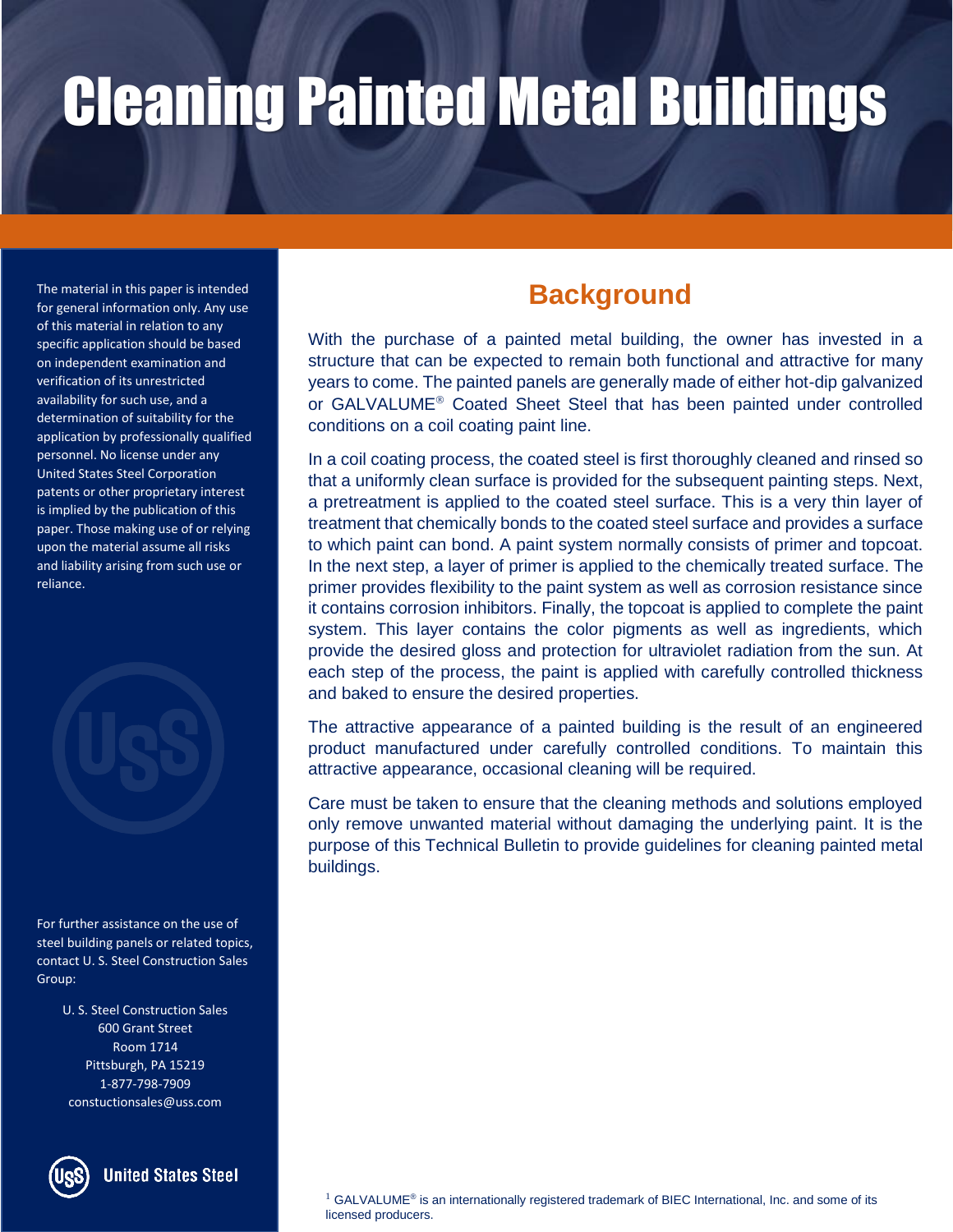of this material in relation to any specific application should be based on independent examination and verification of its unrestricted availability for such use, and a determination of suitability for the application by professionally qualified personnel. No license under any United States Steel Corporation patents or other proprietary interest is implied by the publication of this paper. Those making use of or relying upon the material assume all risks and liability arising from such use or reliance.

For further assistance on the use of steel building panels or related topics, contact U. S. Steel Construction Sales Group:

> U. S. Steel Construction Sales 600 Grant Street Room 1714 Pittsburgh, PA 15219 1-877-798-7909 constuctionsales@uss.com



### The material in this paper is intended **Common Problems Requiring Cleaning** for general information only. Any use

All painted buildings chalk and retain dirt to some degree. Mildew builds up especially in damp areas. A building may start to look old or dull even though it still has a long life left. Often, the only thing the building needs is cleaning. Removal of the dirt restores much of the building's brightness and the original color. Rust problems can be unsightly but may only need cleaning or minor repair while cleaning. However, more severe appearance problems may require cleaning and repainting.

The selection of a cleaning method will depend on the type of contaminant to be removed. Common types of contaminants associated with painted metal buildings include:

- **Airborne Dirt** can collect on the building along with greasy, organic residues, which cannot be removed by rainwater.
- **Chalk** is a natural white by-product of ultra-violet degradation of the paint system. Over a period of several years, a light white chalky film is produced on the surface of the paint film, which makes colors appear lighter and reduces the natural gloss of the original paint.
- **Mildew**, or more generally, biological growth, commonly appears on surfaces which remain moist for extended periods such as north walls, under eaves or sheltered areas.
- **Rust Stains** may be caused by rundown from steel debris left on the building following erection, unprotected cut edges, or similar situations. These sources of rust stain should be eliminated prior to cleaning.
- **Graffiti** on prepainted buildings is especially difficult to remove since it requires removing one kind of paint without harming the original paint and finish.

In addition, at some point in the life cycle of the building, it may be desirable to repaint the building. Prior to repainting, the building must be thoroughly cleaned. In this case the cleaning process can and should be more aggressive; otherwise the new paint will not adhere well.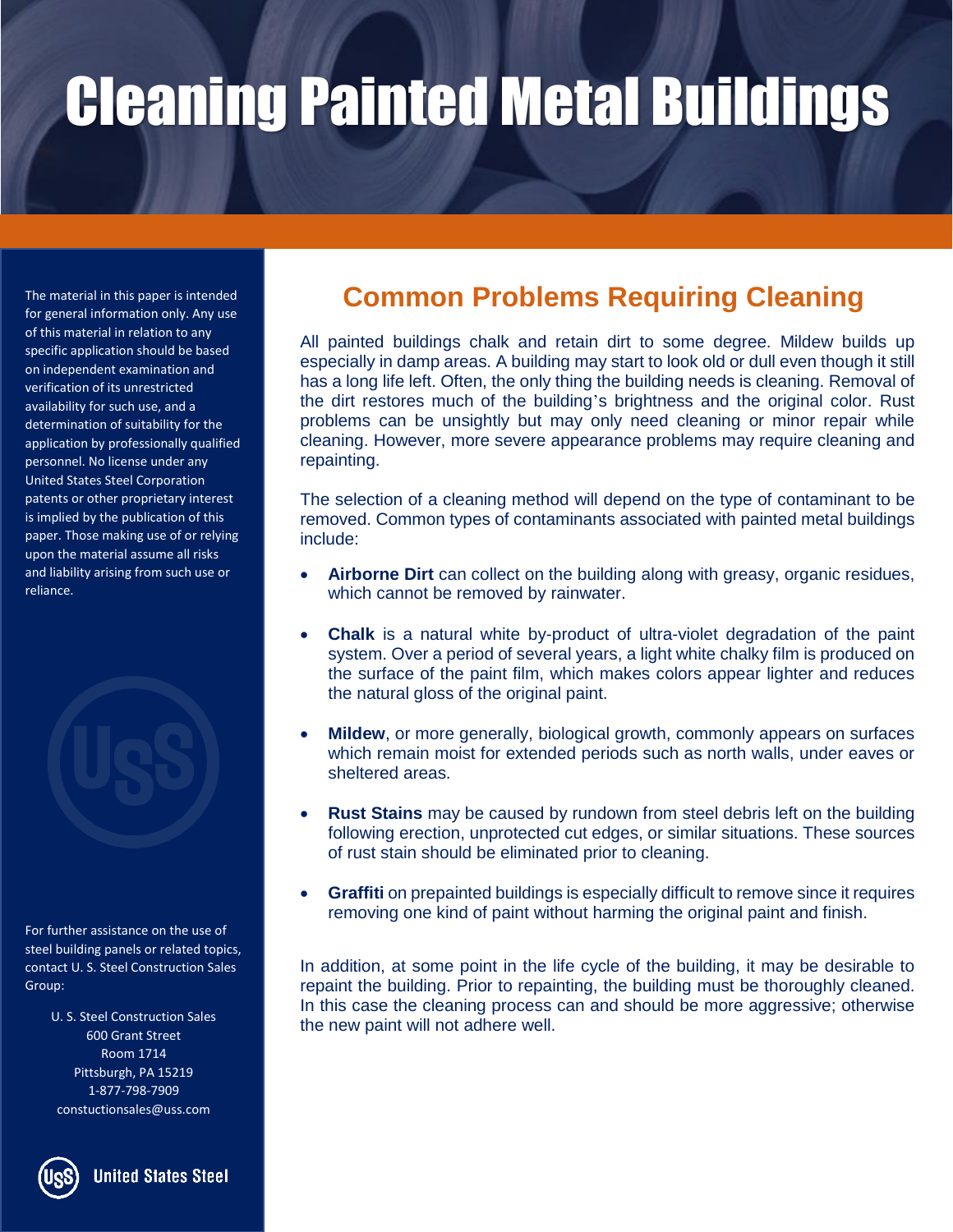The material in this paper is intended for general information only. Any use of this material in relation to any specific application should be based on independent examination and verification of its unrestricted availability for such use, and a determination of suitability for the application by professionally qualified personnel. No license under any United States Steel Corporation patents or other proprietary interest is implied by the publication of this paper. Those making use of or relying upon the material assume all risks and liability arising from such use or reliance.

For further assistance on the use of steel building panels or related topics, contact U. S. Steel Construction Sales Group:

> U. S. Steel Construction Sales 600 Grant Street Room 1714 Pittsburgh, PA 15219 1-877-798-7909 constuctionsales@uss.com



**United States Steel** 

#### **Cleaning Painted Sheet**

When a building needs painting, it must first be washed. Use the procedures recommended for dirt, mildew and chalk removal with these differences:

- 1. Clean aggressively so that the paint surface is dulled or partially removed.
- 2. Good rinsing is critical. Any kind of cleaner residue will cause poor paint adhesion.
- 3. Removal of waxes is necessary. Solvents are best for this.
- 4. Remove rust stain as described later in this Bulletin.
- 5. Remove loose paint by scraping or by using a high-pressure spray.
- 6. Use of an alkaline phosphate cleaner (i.e. trisodium phosphate) will improve paint adhesion on a new unpainted building.

#### **Application Method**

The two basic application methods used in cleaning buildings are spraying and wiping. Spraying can cover large areas more easily. Wiping can provide improved cleaning since it also involves physical abrasion.

On prepainted buildings, the abrasion of wiping can easily cause roughening of the surface and change the appearance visibly. Avoid abrading the paint unless preparing to repaint the surface. Wiping should be low pressure with a soft sponge or cloth.

For either method, check the cleaning solution on an unexposed area to be sure that it will clean as required and will not damage the paint more than is acceptable.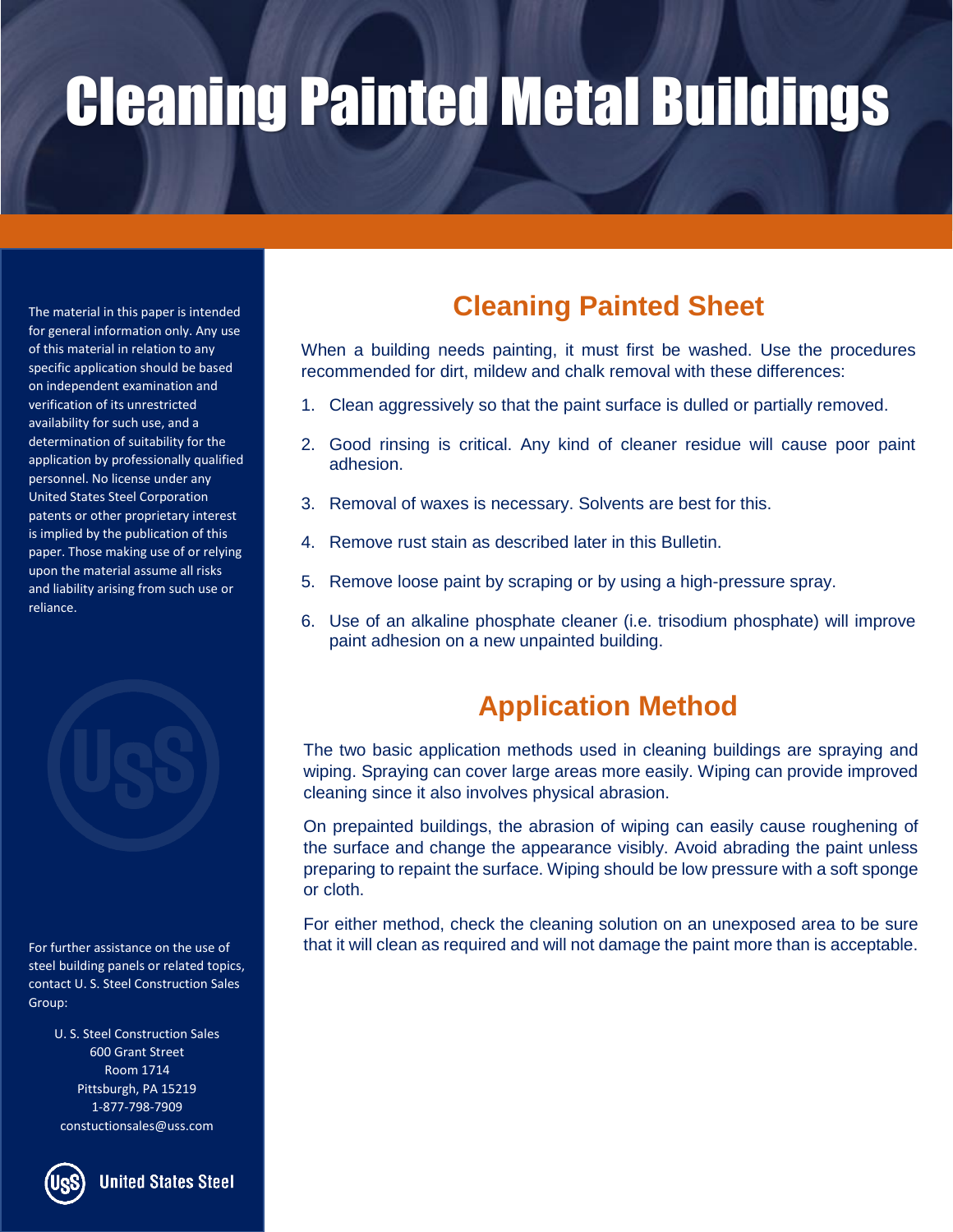The material in this paper is intended for general information only. Any use of this material in relation to any specific application should be based on independent examination and verification of its unrestricted availability for such use, and a determination of suitability for the application by professionally qualified personnel. No license under any United States Steel Corporation patents or other proprietary interest is implied by the publication of this paper. Those making use of or relying upon the material assume all risks and liability arising from such use or reliance.



For further assistance on the use of steel building panels or related topics, contact U. S. Steel Construction Sales Group:

> U. S. Steel Construction Sales 600 Grant Street Room 1714 Pittsburgh, PA 15219 1-877-798-7909 constuctionsales@uss.com



**United States Steel** 

### **Application Method**

A variety of cleaners remove dirt, mildew and chalk:

- $%$   $\mathcal{V}_{4}$  cup phosphate-free laundry detergent per gallon of water
- 1-ounce liquid dishwashing detergent per gallon of water
- $\frac{1}{4}$  cup household bleach per gallon of water
- ¼ cup household ammonia per gallon of water
- Solvents or solvent cleaners

It is important to rinse cleaners thoroughly. Detergents, ammoniated cleaners and bleaches leave corrosive residues if not rinsed properly. Solvent and detergent residues attract dirt. Cleaner residues can resemble chalk and are usually unsightly. When cleaning compounds remain on the building, it will not only get dirty faster but may also be subject to more rapid corrosion.

Powder and liquid laundry detergents are excellent general cleaners. The low concentration dishwashing detergents are milder and could be all that is needed. The specific brand is of minor importance although house brands may require a higher concentration to work well. Do not use phosphated detergents.

Some mildew will not come off even with strong detergents. In these situations, bleach may be helpful. The colorfast bleaches used in powdered detergents may be helpful but can be too mild for stubborn mildew stains. Household bleach should work well on heavy mildew.

Ammonia is especially good at cleaning greasy dirt when solvents are inappropriate. Always dilute and mix it in well-ventilated areas.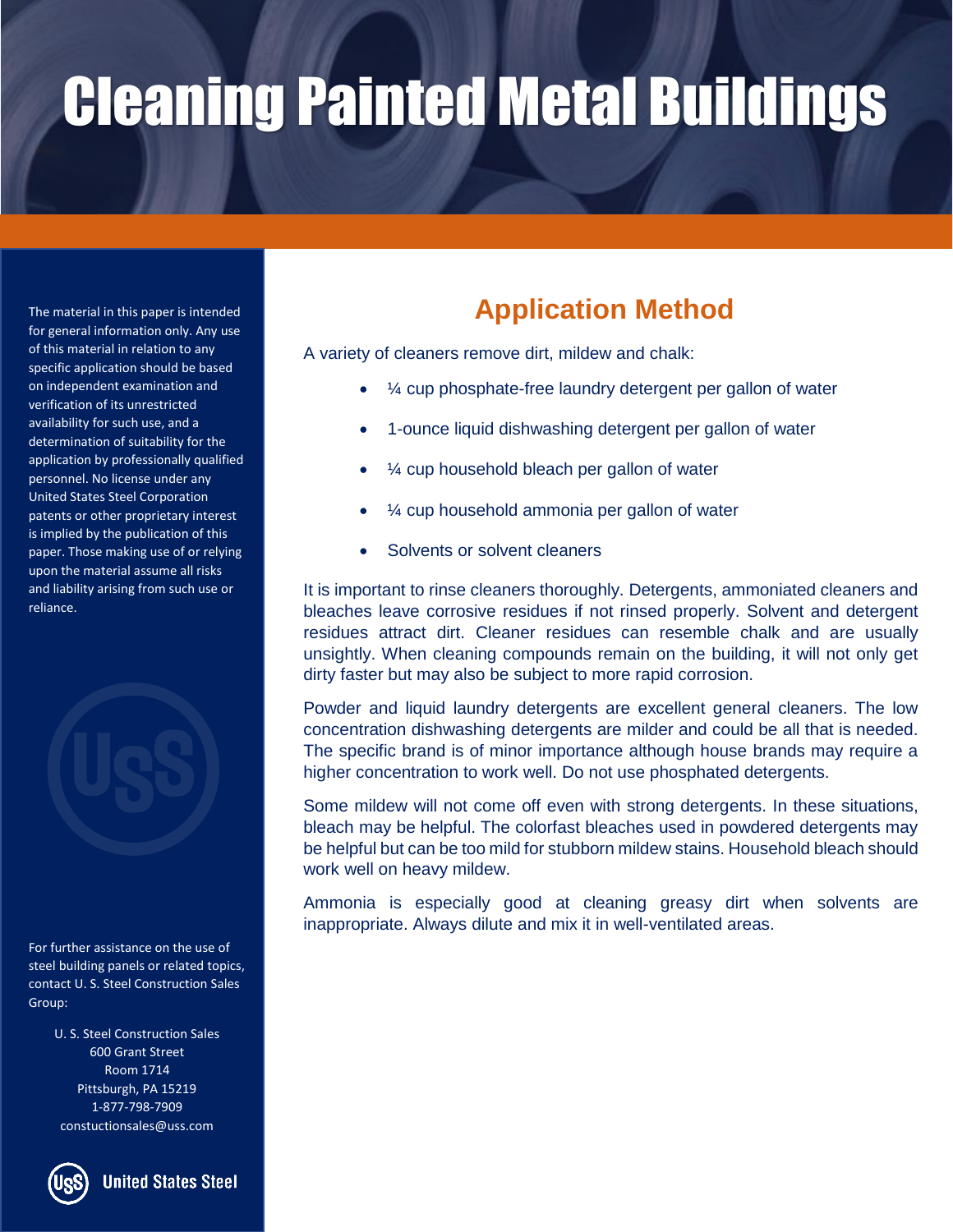The material in this paper is intended for general information only. Any use of this material in relation to any specific application should be based on independent examination and verification of its unrestricted availability for such use, and a determination of suitability for the application by professionally qualified personnel. No license under any United States Steel Corporation patents or other proprietary interest is implied by the publication of this paper. Those making use of or relying upon the material assume all risks and liability arising from such use or reliance.



For further assistance on the use of steel building panels or related topics, contact U. S. Steel Construction Sales Group:

> U. S. Steel Construction Sales 600 Grant Street Room 1714 Pittsburgh, PA 15219 1-877-798-7909 constuctionsales@uss.com

**United States Steel** 

Solvents are the most effective choice for grease removal. When detergents cannot remove the grease, solvents are the best alternative. There are three serious limitations to the use of solvents:

- 1. Solvents are flammable. Always use with adequate ventilation. Keep away from open flames, sparks, electrical motors, or any other source of ignition. Do not use solvents for large cleaning operations.
- 2. Solvents can remove paint. Always test the paint to determine if the solvent will damage it. The following presents some guidelines:
	- Polyesters and silicone-modified polyester (SMP) topcoats are less solvent sensitive than Kynar<sup>®</sup> and plastisol topcoats.
	- Alcohols are the least aggressive solvents.
	- Petroleum solvents (kerosene, naptha, mineral spirits, turpentine, Xylol, Toluol) and chlorinated solvents are moderately aggressive.
	- Ketones, esters and paint removers are very aggressive to paints. When using them, expect to at least see a dulling to the finish.
- 3. Most solvents are toxic. Take great care in limiting working exposure. Use proper disposal methods.

Any of these cleaners may be used on unpainted metal buildings. When cleaning bare hot-dip galvanized or GALVALUME<sup>®</sup> Coated Sheet Steel, solvent cleaners can damage paint if spilled on adjacent painted areas. If this possibility exists, test the solvent on those areas to determine the paint's resistance to solvent damage.

#### **Dirt Retention**

Two types of dirt accumulate on buildings: dry soil and greasy or organic residues. The dry dirt, by itself, washes off with rain or high-pressure water spray. Greasy residues do not wash off in rain and hold dry soil and chalk tightly to the surface. These residues originate from automobile exhaust, fireplaces, ventilation fan oil, pesticides, and various other common sources. This is the kind of dirt that requires cleaners to remove. Detergents, ammoniated cleaners and solvents are particularly effective on this greasy kind of dirt.

Figure 1 shows the effect of cleaning dirt from a building panel material. Lighter colors show dirt more than dark colors. SMP and polyester tend to retain dirt more than fluorocarbons. Plastisol chalks so heavily that the dirt is often washed off with the chalk, by rainwater.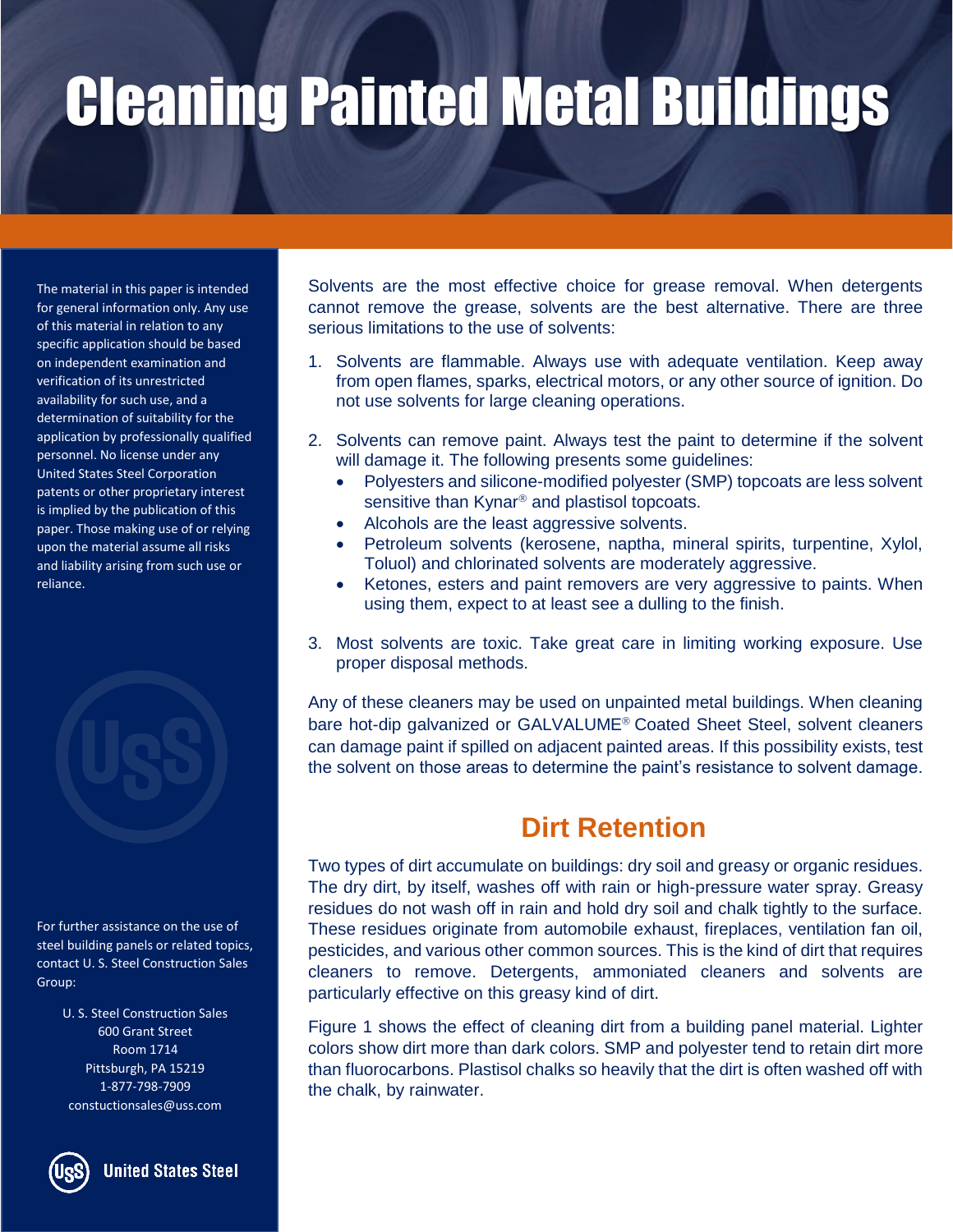The material in this paper is intended for general information only. Any use of this material in relation to any specific application should be based on independent examination and verification of its unrestricted availability for such use, and a determination of suitability for the application by professionally qualified personnel. No license under any United States Steel Corporation patents or other proprietary interest is implied by the publication of this paper. Those making use of or relying upon the material assume all risks and liability arising from such use or reliance.



For further assistance on the use of steel building panels or related topics, contact U. S. Steel Construction Sales Group:

> U. S. Steel Construction Sales 600 Grant Street Room 1714 Pittsburgh, PA 15219 1-877-798-7909 constuctionsales@uss.com



**United States Steel** 

#### **Chalk**

Chalk is a white by-product of ultraviolet light (UV) degradation of the paint system. It makes colors look lighter, reduces the natural gloss of the paint and deposits on lower building materials. Chalk builds up over a period of years because rainwater only partially washes it off.

The rate of chalk buildup very strongly depends on the type of resin and pigment color in the topcoat. In general, Plastisols chalk more than polyesters, which chalk more than SMP's, which chalk more than fluorocarbons. Chalking on darker colors is more noticeable than on lighter colors. There are significant variations by paint brand within each category.

Chalking increases with greater exposure to the sun. Parts of the building, such as the roof, south side of the building, and areas not shaded from the sun along with buildings in southern climates, may experience greater degrees of chalking. Generally high-pressure water spray is all that is required to remove chalk and restore the building's original appearance. Figure 2 shows the large effect of chalk on color.





Figure 1. Effect of cleaning dirt off a building

Figure 2. Effect of chalk on color

#### **Mildew**

Mildew build-up, or more generally biological growth, on buildings requires a longwet time and a source of nutrients to form. There is a sufficient supply of organisms in dust to initiate growth anywhere. North walls, under eaves, sheltered corners or areas that have layers of dirt buildup are most susceptible. Dust or airborne organics would be common in animal confinement buildings and provide sufficient nutrients for growth. A visible growth of mildew holds moisture easily. Mildew is also a corrosion issue since the by-products of bacteriological growth are corrosive.

Remove mildew by wiping or by using a power spray. Then wash the area with an antiseptic cleaner such as bleach described above. Rinse the area thoroughly. Eliminating the cause of the mildew prevents its return.

Bleaches can be unsafe to mix with other cleaners. Use premixed laundry detergents with bleach if extra cleaning is needed. Bleach is toxic and corrosive. Avoid eye or skin contact. Keep it off nearby plants, shrubs and grass.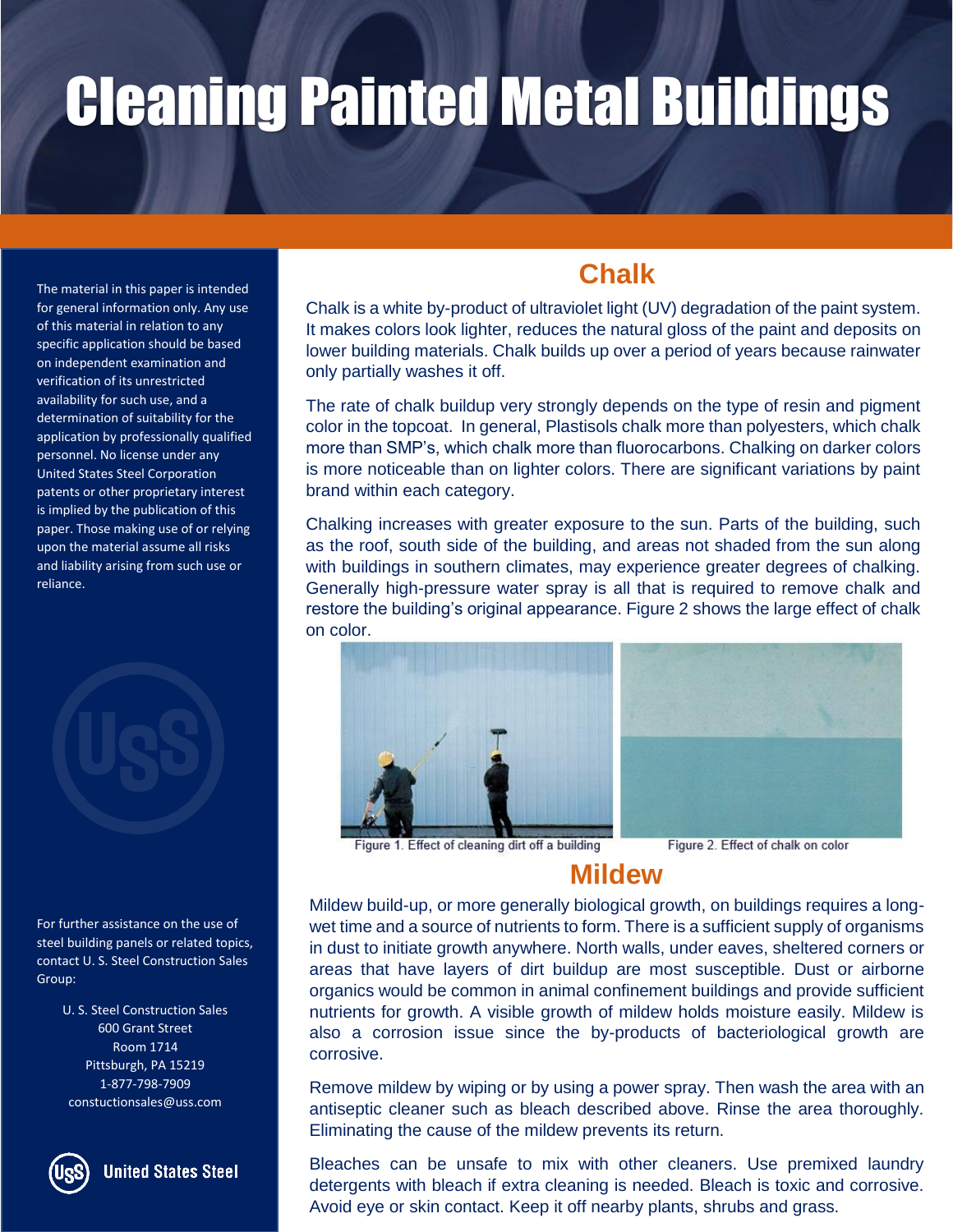The material in this paper is intended for general information only. Any use of this material in relation to any specific application should be based on independent examination and verification of its unrestricted availability for such use, and a determination of suitability for the application by professionally qualified personnel. No license under any United States Steel Corporation patents or other proprietary interest is implied by the publication of this paper. Those making use of or relying upon the material assume all risks and liability arising from such use or reliance.

For further assistance on the use of steel building panels or related topics, contact U. S. Steel Construction Sales Group:

> U. S. Steel Construction Sales 600 Grant Street Room 1714 Pittsburgh, PA 15219 1-877-798-7909 constuctionsales@uss.com



**United States Steel** 

#### **Rust Removal**

Cleaning red rust and red rust stains from buildings includes the need to eliminate the source of the red rust before cleaning. Otherwise, long term elimination of the red rust staining is an unreasonable goal. In many circumstances, removing the rust is the final step in the repair of a rust source. The following are useful examples of rust removal.

- 1. Rust Rundown Rust can stain panels when rust runs down from a higher, rusting panel. After elimination of the upper panel rusting, cleaning permanently removes rust on the lower panel.
- 2. Rust from Steel Debris After removal of steel debris left on a building, cleaning permanently removes the stain.
- 3. Edge Rust The bottom edges of panels that have prolonged wet time will have red rust. After correcting the edge design to allow easy drying, cleaning permanently removes the rust. If it is not possible to correct the design, repainting of the edges following rust removal may be required.
- 4. Painting Rusted Area Completely remove the rust prior to painting or the paint will not adhere.

The preferred treatment is a phosphoric acid-based cleaner, such as ABR 50. Use the cleaner from 10% to 50% strength depending on the severity of the rust and exposure to the building. Typically, using the cleaner at 50% strength means rinsing it off within an hour of application. Lower concentrations will remove the rust more slowly and will allow the cleaner to remain on the building longer without causing damage.

The cleaner should be completely rinsed off after application. Rinse with tap water very thoroughly. Acid cleaners attack the metallic coatings if left on for a sufficiently long time.

Muriatic acid, used to clean rust from concrete, will damage steel buildings. Never use it to clean rust from a metal building. If cleaning rust off adjacent concrete, protect metal surfaces before cleaning.

Typically, the acid cleaners will not be as effective as other cleaners in removing chalk, mildew and dirt. If dirt and/or chalk removal is needed after the acid cleaning, use an alkaline cleaner such as laundry detergent. If bare GALVALUME<sup>®</sup> Coated Sheet Steel or hot-dip galvanized steel is being cleaned, the procedure and warnings are the same.